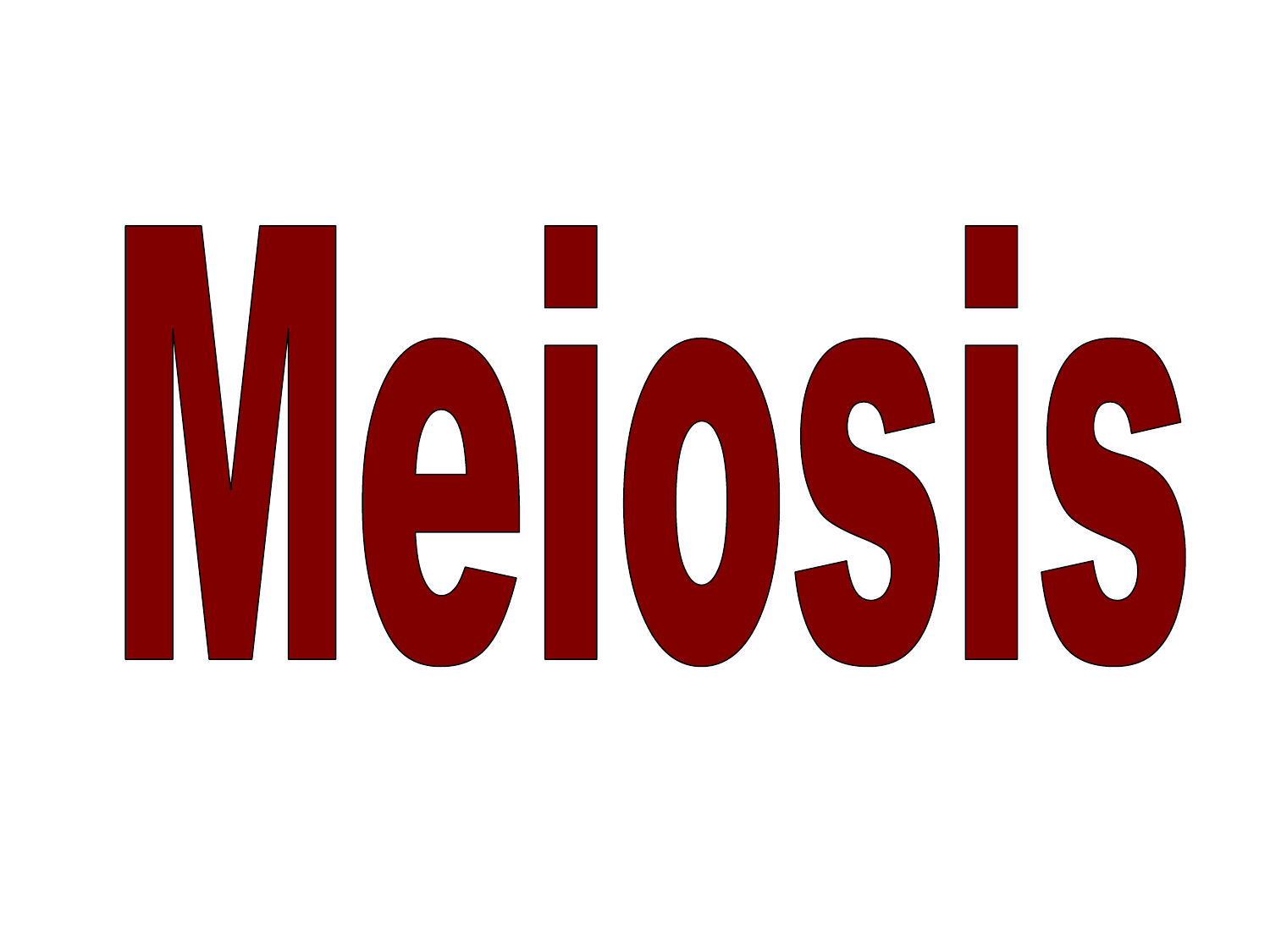# **Stages of meiosis**

- Interphase: each DNA replicates to produce two genetically identical sister chromatids which are attached at the centromere
	- *This is DNA replication – remember helicase, single stranded binding proteins, DNA polymerase, leading strand, lagging strand, Okazaki fragments, and ligase*



**INTERPHASE** 

**Chromosomes** duplicate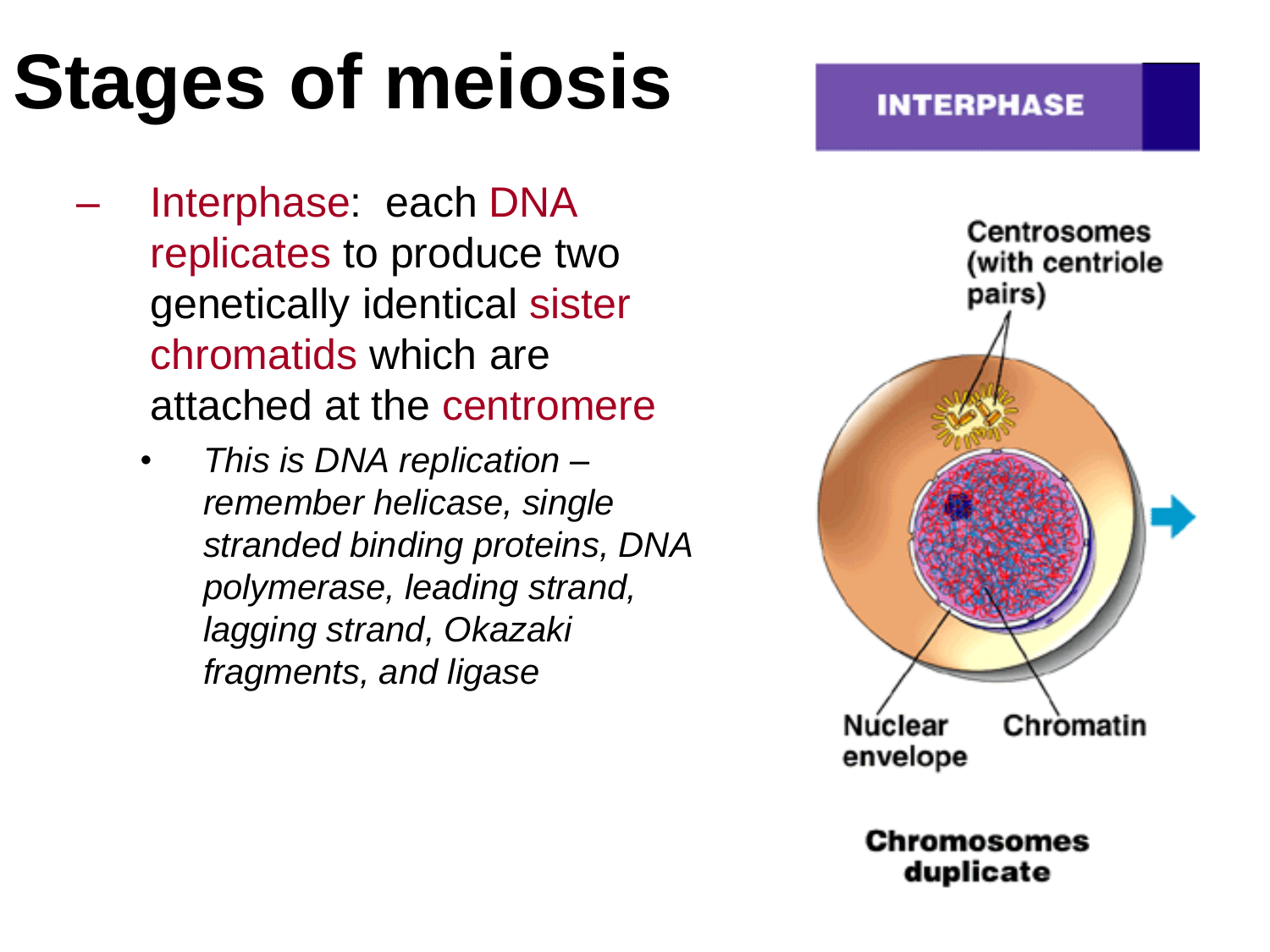#### Meiosis I separates the homologous chromosome pairs **PROPHASE I**

### Prophase I:

- Chromosomes condense
- Homologous chromosome pair to form a tetrad
	- One member of the pair is from the mom, the other from the dad
	- A tetrad is the association of four chromatids (two from each homologue)
	- The homologous chromosomes are attached at chiasmata
- Spindle microtubules form and the nuclear envelope disappears

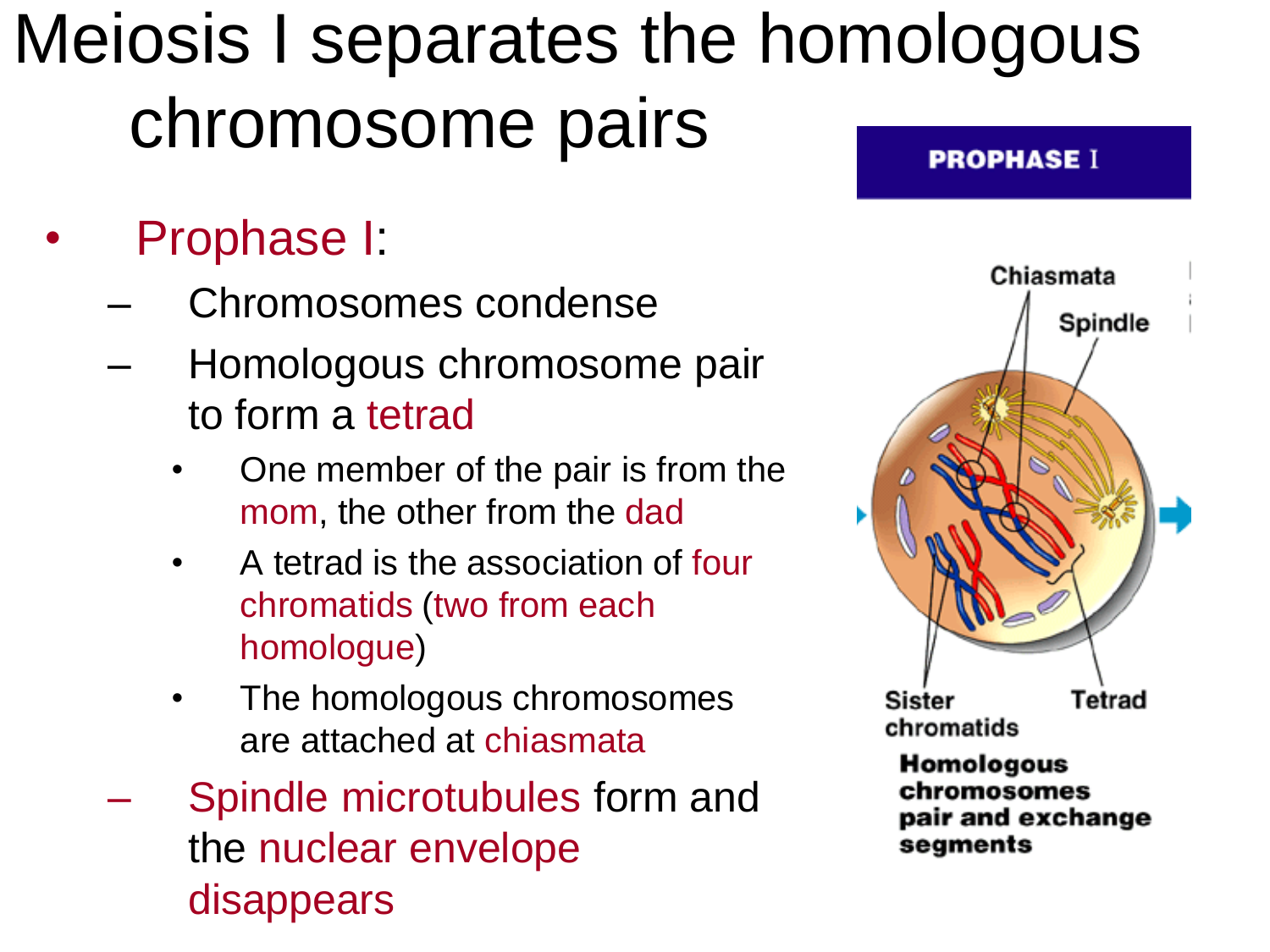- Metaphase I
	- Tetrads align at the equator of the cell

Spindle fibers attach to the centromere region of each homologous chromosome pair.

#### **METAPHASE I**



Tetrads line up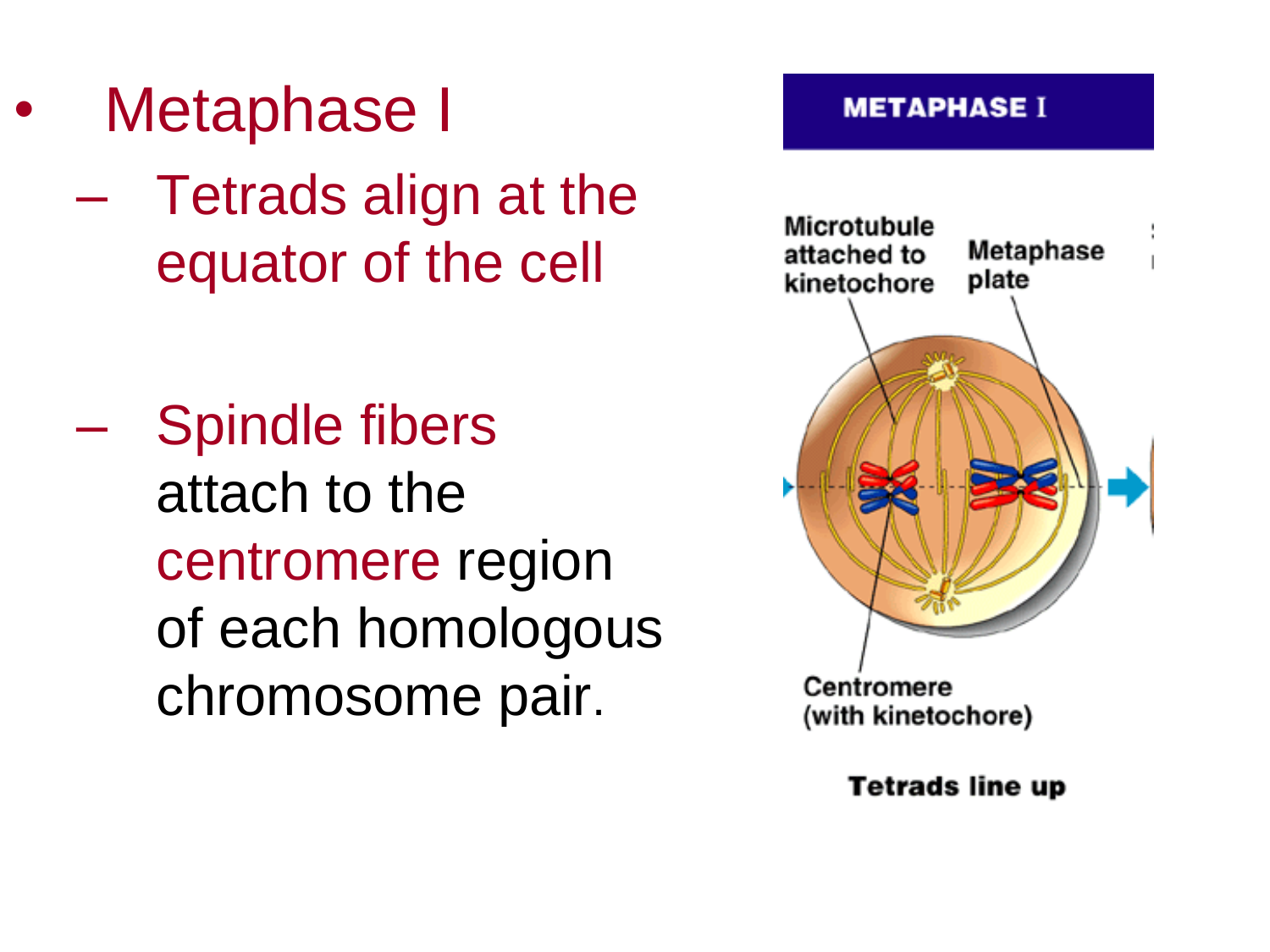## • Anaphase I:

- Homologous chromosomes separate and move to the poles
- Sister chromatids remain attached at their centromere and move as a single unit towards the same pole
- Each pole randomly receives a mixture of maternal and paternal chromosomes



chromosomes separate

**Pairs of homologous** chromosomes split up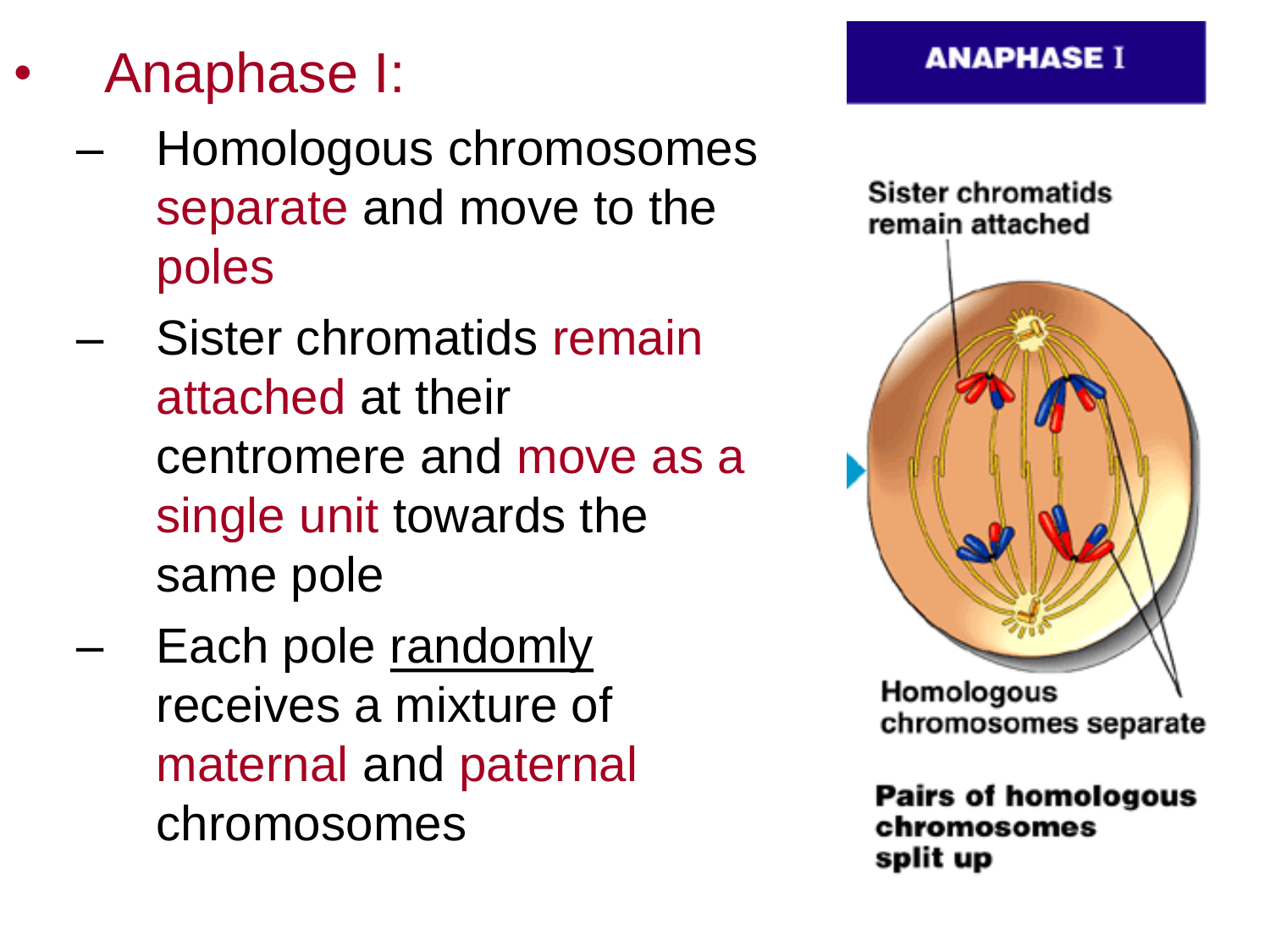- Telophase I: chromosomes decondense, nuclear membrane may reform
- Cytokinesis occurs, forming two haploid daughter cells (remember cleavage furrow and cell plates)





Two haploid cells form; chromosomes are still double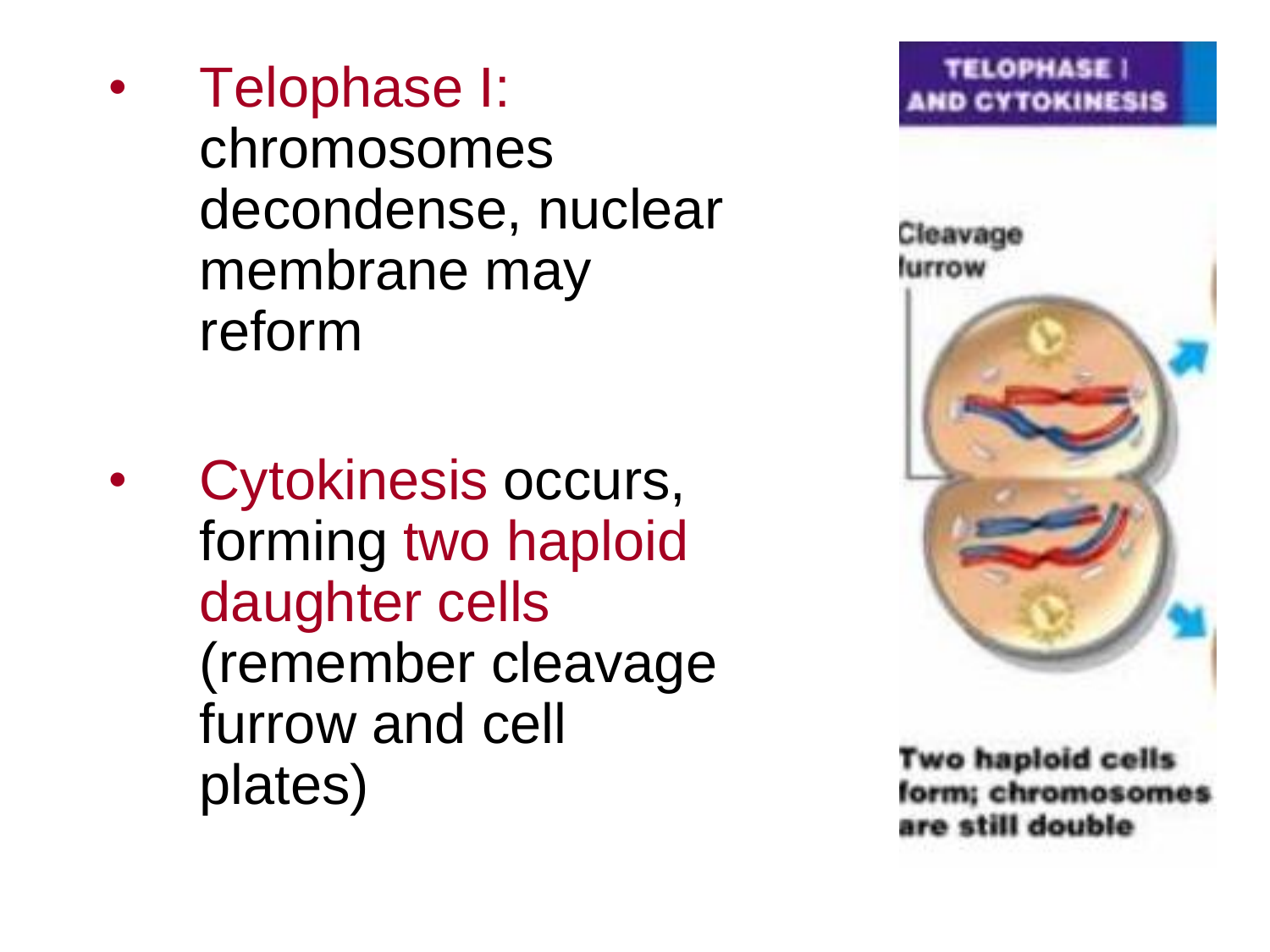Meiosis II separates the two sister chromatids of each chromosome

- Prophase II:
	- **Chromosomes** recondense and spindle fibers reform
	- Chromosomes progress towards the equator

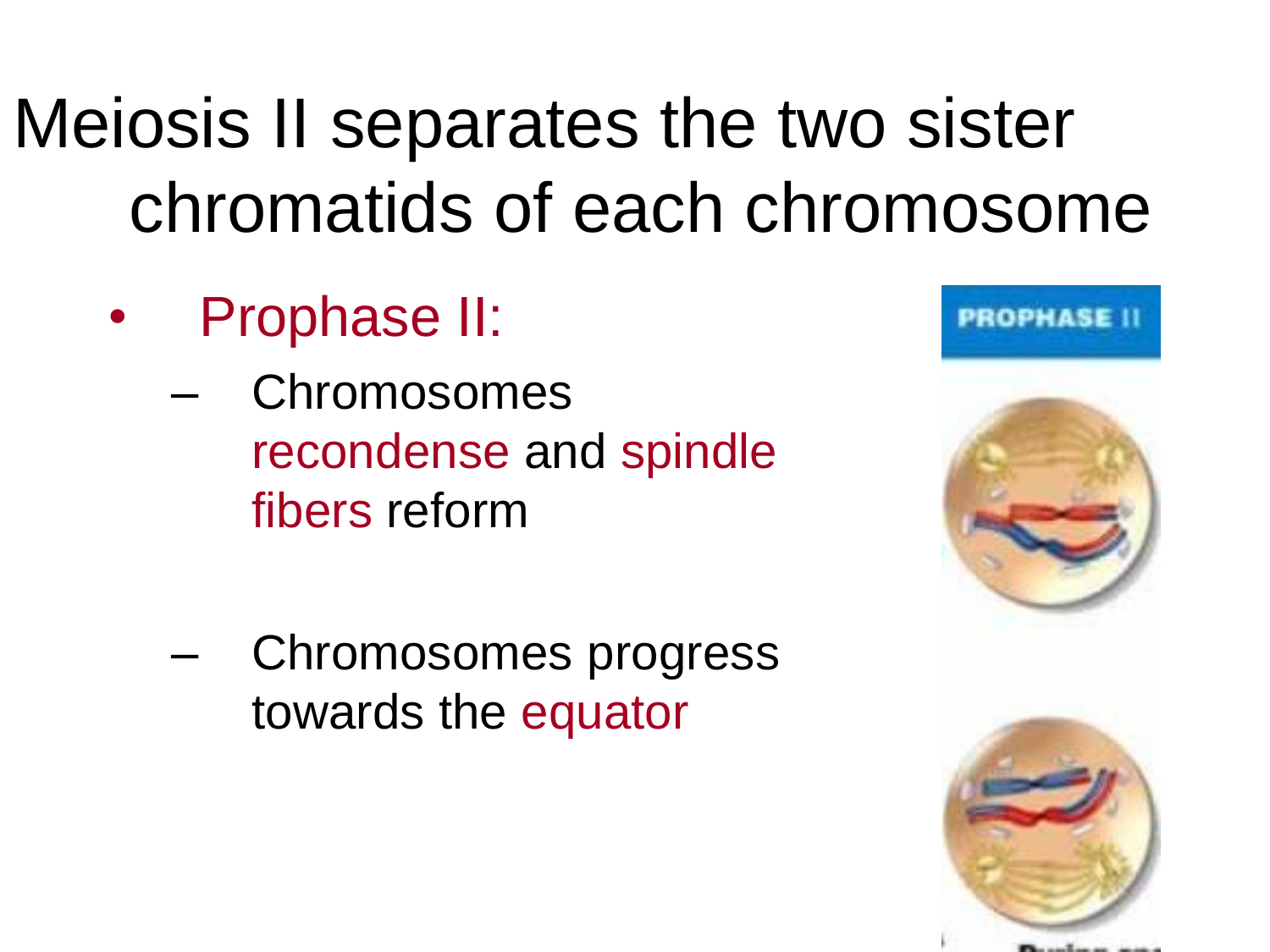- Anaphase II:
	- Centromeres of sister chromatids separate
		- Sister chromatids of each pair, now individual chromosomes, move towards opposite poles of the cell